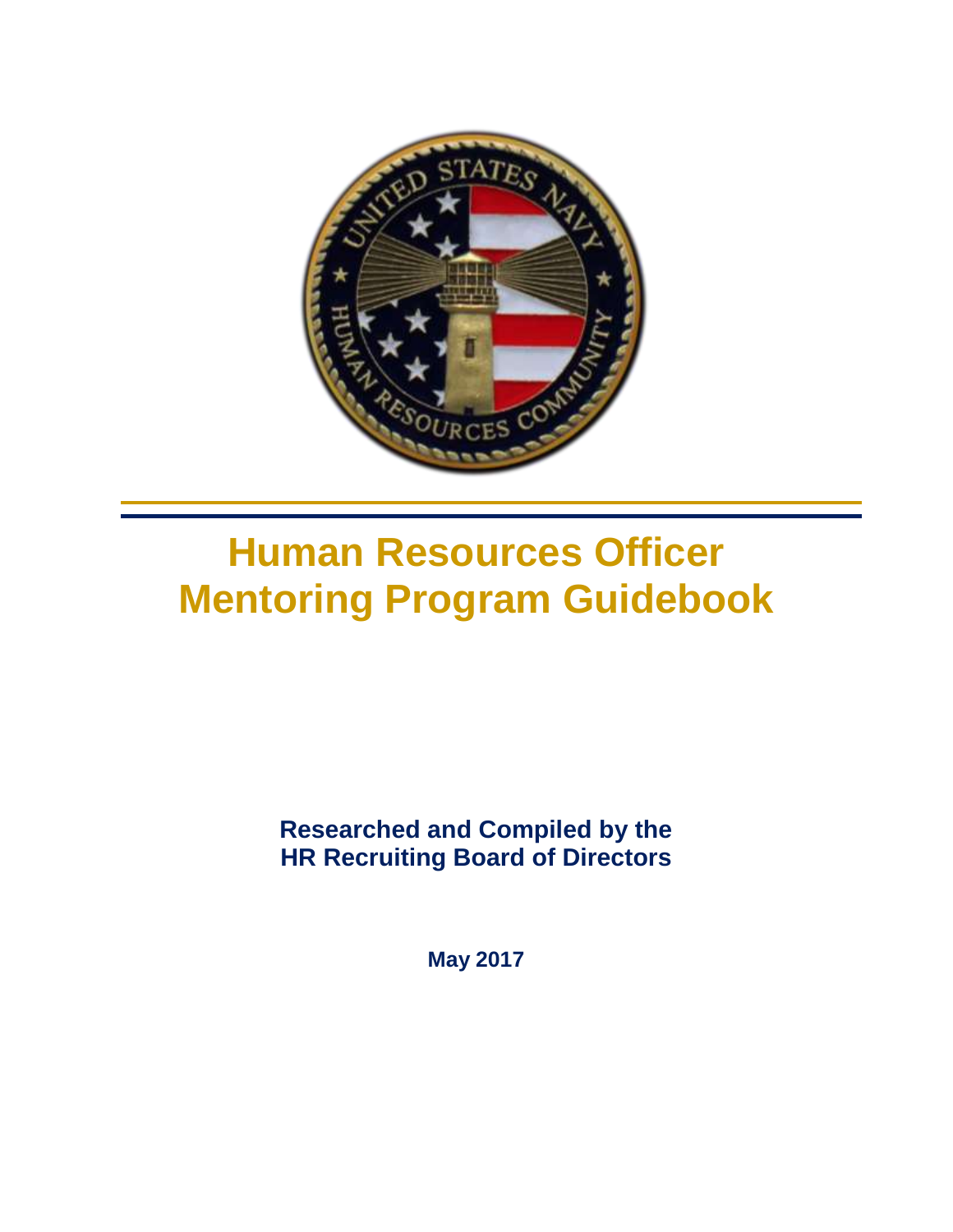#### **U.S. Navy Human Resources Officer Mentoring Program Guidebook – May 2017**

#### **PREFACE**

The HR Mentoring Guidebook delineates the structure of the HR Community's Mentoring Program. The information contained in this guidebook is based on research, policy, interviews, and surveys, culminating in best business practices.

The CNO's *Navy Leader Development Strategy* (NLDS) states,

*"The cornerstone for Navy leader development is a comprehensive, career-long Navy Leader Development Continuum that integrates four core elements – experience, education, training, and personal development – through leader development outcomes to produce fully prepared leaders. A continuous assessment process will ensure that Navy leader development remains current and relevant."*

and

*"Personal development focuses attention on individual strengths and weaknesses, enables personal evaluation, furthers reflection on Navy and personal values, and*  contributes to lifelong learning, diversity of thought, and moral growth. Personal *development also includes performance evaluation, coaching, counseling, and mentoring."*

<https://www.usnwc.edu/getattachment/4b847467-0340-4b21-b0a2-1b071f213e34/NLDS-TheStrategy.aspx>

The HR Community recognizes that its greatest resource is its team of professionals throughout the Fleet. It is the community's mission to *"Deliver HR expertise to define, recruit, develop, assign, and retain a highly skilled workforce for the Navy.*" Mentoring plays a substantial role in retaining the expertise resident in our community, developing future leaders and perpetuating the community's success. Mentoring is recognized as a beneficial career development tool that not only affects individual career health and longevity, but also positively impacts mission accomplishment.

While there is no one distinct path that will singlehandedly ensure future success, a broad foundation composed of diverse skills, professional education, and missionrelated training enables individuals to make the best of each mentoring opportunity.

This guidebook provides tools for the mentor as well as the protégé. It is not allencompassing, but outlines strategies to shape a strong mentor-protégé relationship. Use this guide as a resource to assist in making the most of mentoring opportunities and experiences available throughout your career.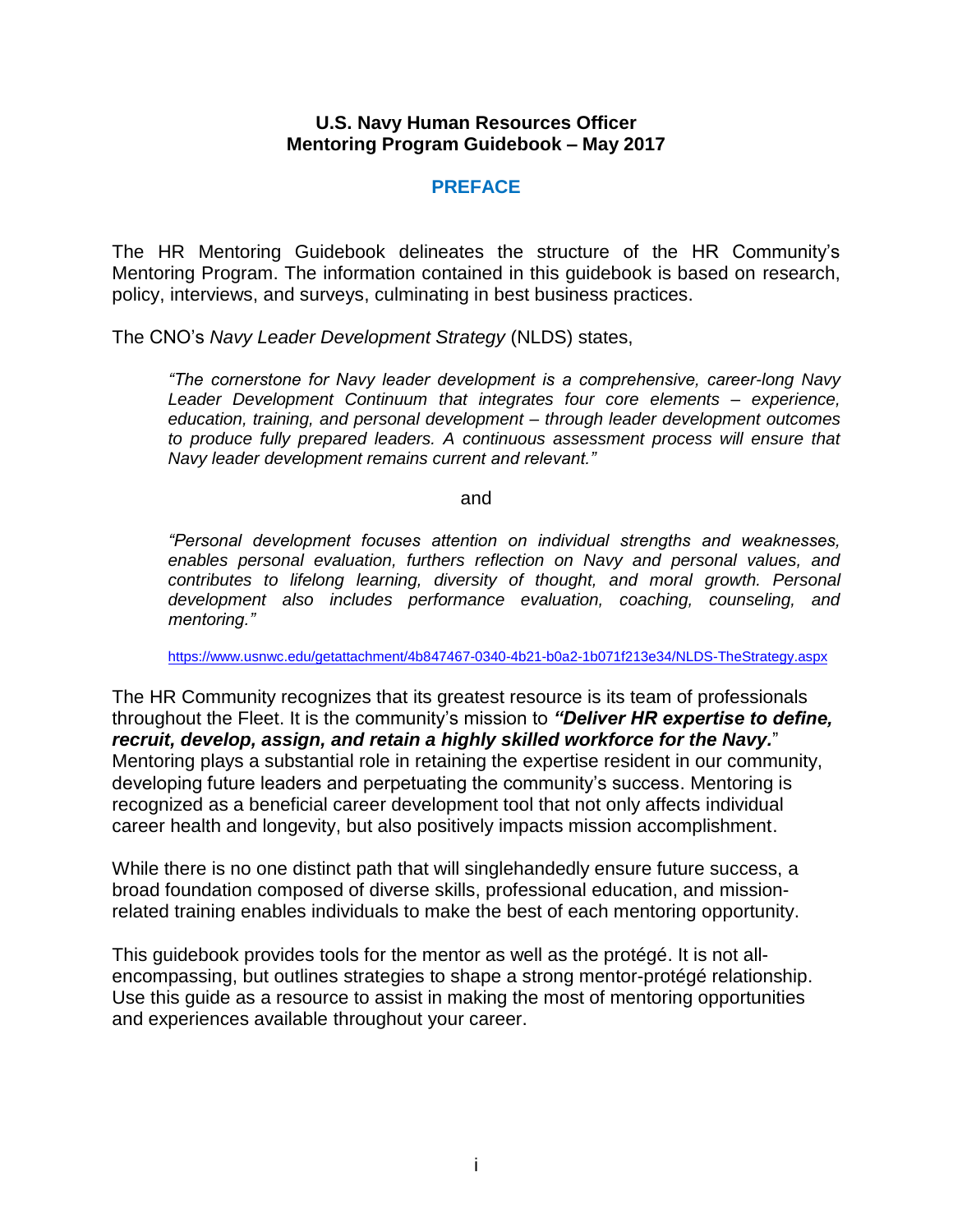| <b>TABLE OF CONTENTS</b> |  |  |
|--------------------------|--|--|
|--------------------------|--|--|

| <b>Section</b>   | <b>Title</b>                                             | Page                                       |
|------------------|----------------------------------------------------------|--------------------------------------------|
| 1                | <b>Overview of the Human Resources Mentoring Program</b> |                                            |
| $\boldsymbol{2}$ | <b>Purpose of the HR Mentoring Program</b>               |                                            |
| 3                | <b>Structure of the HR Mentoring Program</b>             | $\overline{\mathbf{2}}$                    |
| 4                | <b>One-on-One Mentoring</b>                              |                                            |
| 4.1              | <b>Establishing One-on-One Mentoring Relationships</b>   | $\begin{array}{c} 3 \\ 3 \\ 3 \end{array}$ |
| 4.2              | <b>Types of One-on-One Mentoring</b>                     |                                            |
| 5                | <b>Regional Mentoring</b>                                | $\overline{\mathbf{4}}$                    |
| 5.1              | <b>Professional Development/Training Events</b>          | 5                                          |
| 5.2              | <b>Social Events/Meet-and-Greets</b>                     | 5                                          |
| 5.3              | <b>Mentoring Match-Ups and Assignments</b>               | 6                                          |
| 5.4              | <b>Professional Organizations/Affinity Groups</b>        | 6                                          |
| 5.5              | <b>Speed Mentoring</b>                                   | $6\phantom{1}6$                            |
| 5.6              | <b>Regional Captain Distribution List</b>                | $6\phantom{1}$                             |
| 6                | <b>Community Mentoring</b>                               | $6\phantom{1}$                             |
| 6.1              | <b>HR Career Guide</b>                                   | $\overline{7}$                             |
| 6.2              | <b>Regional Captain Updates</b>                          | $\overline{7}$                             |
| 6.3              | HR Center of Excellence (HRCOE)                          | $\overline{7}$                             |
| 6.4              | <b>Defense Collaboration Services (DCS) Webinars</b>     | $\overline{7}$                             |
| 6.5              | <b>HR Beacon</b>                                         | 8                                          |
| 6.6              | <b>Facebook and LinkedIn</b>                             | 8                                          |
| 6.7              | <b>HR Community Onboarding Process</b>                   | 8                                          |
| 6.8              | HR Community Portal and HRCOE DoD Learn Website          | 8                                          |
| 6.9              | <b>HR Detailers and NPC HR Detailer Website</b>          | $\boldsymbol{9}$                           |
| $\overline{7}$   | <b>General Mentoring "Rules of Engagement"</b>           | 9                                          |
| 7.1              | <b>Mentoring Timeline</b>                                | 10                                         |
| 7.2              | <b>DOs and DON'Ts of Mentoring</b>                       | 10                                         |
| 8                | <b>Establishing Career Goals</b>                         | 11                                         |
| 9                | <b>Command Personnel Qualification Standard (PQS)</b>    | 11                                         |
| 10               | <b>Conclusion</b>                                        | 13                                         |

# **APPENDIX**

| <b>Title</b>                            | Page |
|-----------------------------------------|------|
| <b>HR Onboarding Processes Overview</b> | А-1  |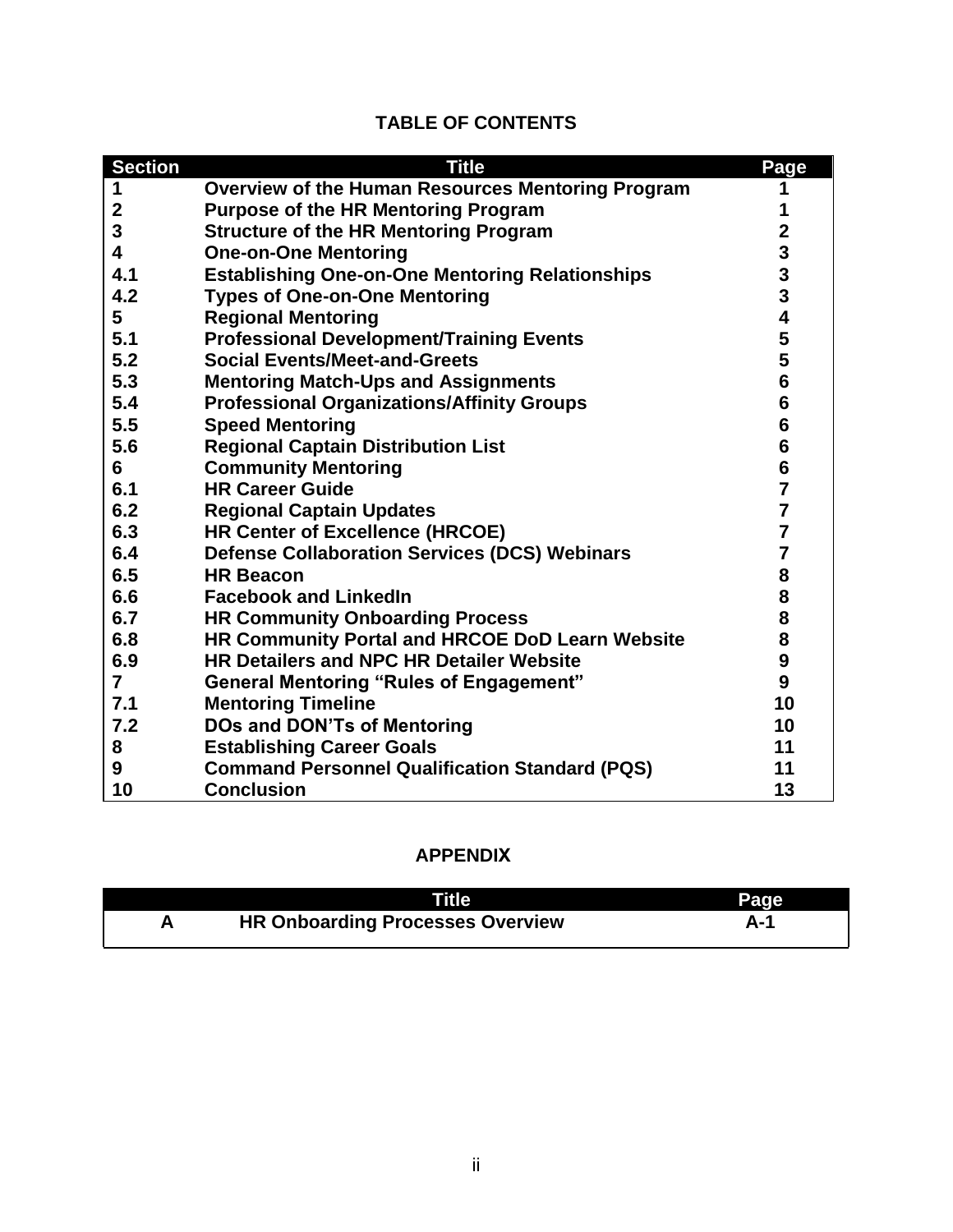## **1. Overview of the Human Resources Mentoring Program**

This mentoring guide delineates the Human Resources (HR) Community Mentoring Program. This program aligns with applicable instructions and is designed to recognize the diverse talents of HR officers and capitalize on those abilities in ways that propel individuals toward their professional goals and objectives. Ideally, this is accomplished while creating an inclusive environment, enhancing mission accomplishment, and furthering the HR Community mission.

# **2. Purpose of the HR Mentoring Program**

The primary purpose of the HR Mentoring Program is to establish a culture of mentoring throughout the community. This includes active and accessible mentoring, measurable individual development, and effective knowledge management within the HR Community. In line with the *Navy Leader Development Strategy* (NLDS), the HR Community expects its officers to be engaged in mentoring opportunities, and facilitating officer development and HR professionalism to ensure that it meets the demands of the 21<sup>st</sup> Century Navy (see Preface for NLDS link).

Two goals of the HR Mentoring Program are:

- To help protégés:
	- Improve individual motivation, performance, and innovation.
	- Take charge of their careers.
	- Grow personally and professionally by taking advantage of resident corporate knowledge.
	- Increase visibility and gain exposure to organizational values, relationships, and business.
	- Equip themselves with information and knowledge as they become mentors.
	- Understand the benefits and basic tenets of a mentor program.
	- Gain a well-rounded appreciation of the true focus and purpose of the HR Community.
	- Develop the fundamentals of military leadership, including the Navy's Core Values, as professional Navy Officers.
- To help mentors:
	- Understand the needs of the protégé and the community.
	- Gain a fresh perspective on their work and the value of helping others.
	- Share their knowledge and expertise with others through mentoring partnerships; to be a mentor and grow a mentor.
	- Develop potential resources for assistance on projects.
	- Develop training plans/programs that will benefit the protégé.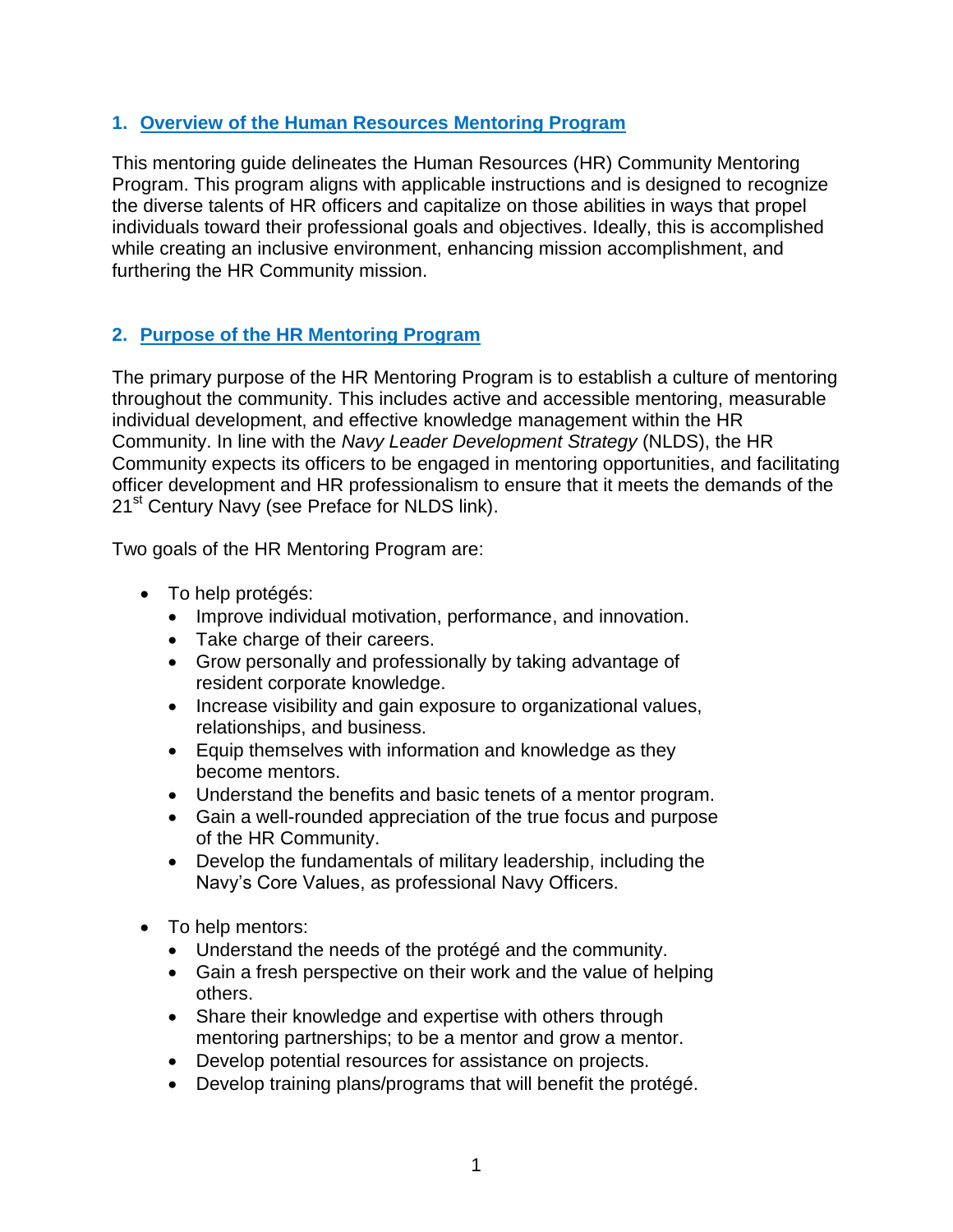# **3. Structure of the HR Mentoring Program**

The Mentoring Relationships Chart below provides a general overview of the roles, responsibilities, benefits, and challenges that may occur in a mentor-protégé relationship.

| <b>Participants</b> | <b>Roles</b>                                                                             | <b>Responsibilities</b>                                                                                                                                                                                      | <b>Major Benefits</b>                                                                                                                                                                           | <b>Difficulties</b>                                                                                                                                                             |
|---------------------|------------------------------------------------------------------------------------------|--------------------------------------------------------------------------------------------------------------------------------------------------------------------------------------------------------------|-------------------------------------------------------------------------------------------------------------------------------------------------------------------------------------------------|---------------------------------------------------------------------------------------------------------------------------------------------------------------------------------|
| <b>Mentor</b>       | - Trusted<br>counselor<br>- Coach<br>- Technical<br>advisor<br>- Role model<br>- Sponsor | - Establish trust and<br>respect<br>- Maintain confidentiality<br>- Support supervision<br>- Share knowledge &<br>experience<br>- Be available<br>- Provide insight,<br>feedback, perspective                | - Achieve personal<br>satisfaction<br>- Get new ideas and<br>information<br>- Earn respect from<br>organization<br>- Develop networks and<br>allies<br>- Enhance skills<br>- Develop successors | - Takes time and<br>energy away from<br>other tasks<br>- Risks-if protégé does<br>not perform; if protégé<br>violates trust<br>- Potential for conflict<br>with supervisor      |
| Protégé             | - Apprentice<br>- Competent<br>professional<br>- Learner                                 | - Create and promote<br>trust and respect<br>- Maintain confidentiality<br>- Demonstrate<br>professional<br>competence<br>- Maintain balance<br>between supervisor and<br>mentor<br>- Be receptive/proactive | - Learn organizational<br>culture<br>- Develop technical and<br>professional skills<br>- Receive guidance in<br>career decisions<br>- Increase visibility<br>- Develop networks and<br>sponsors | - Takes time and<br>energy away from<br>other tasks<br>- Risks-mentor may<br>not succeed; protégé<br>may become<br>dependent<br>- Supervisors/peers<br>may feel alienated       |
| <b>Supervisor</b>   | - Supporter<br>- Enabler<br>- Facilitator                                                | - Allow time for<br>meetings<br>- Provide awareness<br>and skills training<br>- Reward/recognize<br>mentors and protégés<br>- Create opportunities                                                           | - Improve socialization<br>and integration<br>- Create greater<br>commitment<br>- Increase communication<br>- Improve retention of<br>valued employees                                          | - Takes time and<br>energy away from<br>other tasks<br>- May increase<br>personnel needs<br>- May create unrealistic<br>expectations<br>- Potential for conflict<br>with mentor |

# **Mentoring Relationships Chart**

To leverage talent and experience, the HR Community incorporates three categories of mentoring that serve to provide a structure for the HR Mentoring Program: one-on-one, regional, and community mentoring.

Section 4 of this guidebook describes expectations for individual mentors and protégés in the program. Different types of one-on-one mentoring are included to accommodate various situations and preferences. The focus of the regional program, described in Section 5, is to establish a culture of mentorship and provide opportunities through which one-on-one mentoring relationships can most naturally transpire. The HR Community provides tools and resources to enable mentoring to be as comprehensive as possible and is described in Section 6. The desired outcome is that all HR officers, regardless of rank, are afforded opportunities to develop mentoring relationships.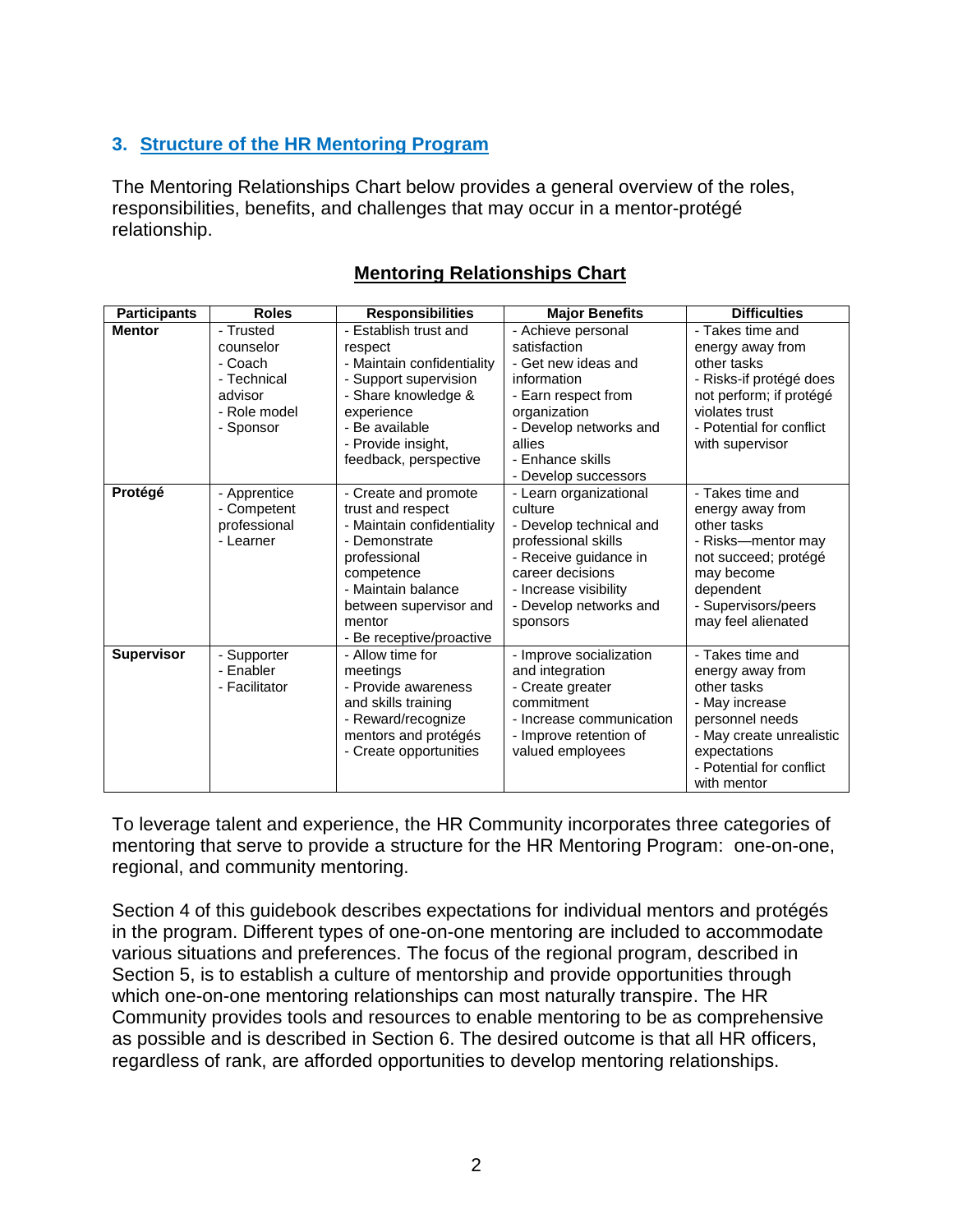## **4. One-On-One Mentoring**

One-on-one mentoring - a voluntary, professional relationship - is sometimes referred to as coaching. However, it's important to note that coaching is usually a short-term, taskbased approach, whereas mentoring is more of a long-term, supportive approach.

## **4.1 Establishing One-on-One Mentoring Relationships**

One-on-one mentoring occurs when an individual reaches out to another and a careerenhancing relationship develops. Relationships may be established based on rank, Core Competency Area (CCA), career track, gender, or shared interests and is typically between two individuals, usually one senior and one junior.

To establish a one-on-one mentoring relationship, mentors and protégés meet for a finite period to accomplish agreed-upon objectives that are designed to assist the protégé in accomplishing specific goals. Common goals are command acclimation, board preparation, and finishing a training program or qualification (e.g., Command PQS). The mentorship may end when the initial goal is achieved or a longer-term relationship may result as new career objectives develop. These relationships can be established between peers or colleagues allowing individuals with similar experiences and backgrounds to share successes, challenges, and lessons-learned with individuals newer to the command, team, or career path. For example, senior lieutenant commanders may be assigned as mentors to protégés who are lieutenants and below. Relationships often develop between senior and junior members of an organization, and are a means by which junior personnel can seek direction, support, and motivation to achieve the next level.

## **4.2 Types of One-on-One Mentoring**

**a. Natural Mentoring.** Natural mentoring occurs all the time. It occurs when one person reaches out to another and a career-enhancing relationship develops. Research shows this type of mentoring often develops between people who have a lot in common. Members are usually more comfortable with those who are most like themselves.

**b. Situational Mentoring.** Situational mentoring is usually short-lived and happens for a specific purpose such as preparing for a board or a new assignment.

**c. Supervisory Mentoring.** All supervisors mentor their subordinates, to a degree. With that in mind, there can be some drawbacks to this relationship. The supervisor may not be a "subject matter expert" in the subordinate's desired career path. While supervisors can guide subordinates in their present positions, they may not be able to help them with future goals. Supervisors are often heavily tasked, and there is the possibility that they may not be able to devote equal time to each subordinate, which could create feelings of exclusion and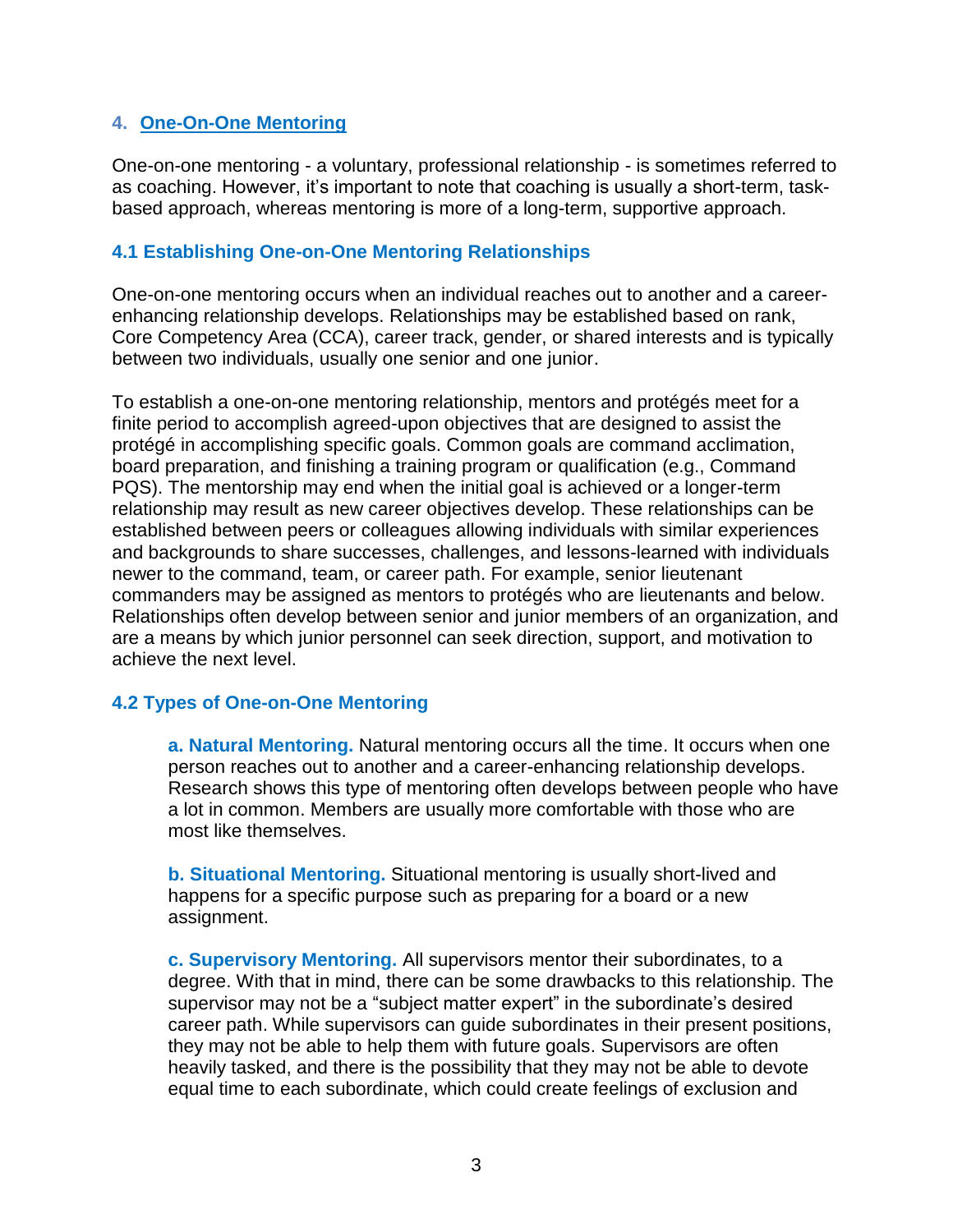favoritism. Another consideration is that many officers are uncomfortable being mentored by the person who prepares their fitness report. The protégé may not wish to discuss such things as areas of weakness, plans to leave the organization, or changes to career paths.

**d. Formal/Facilitated Mentoring.** Formal mentoring is designed to build an entire culture of internal mentoring, support, and development. Formal/facilitated mentoring programs are structured programs in which an organization facilitates a mentor–protégé relationship.

**e. Online Mentoring.** Online mentoring affords an opportunity to establish and engage in a mentoring relationship that does not depend on the individuals to meet in person. It provides a guided association using electronic means such as email, chat, or the Navy Reserve Mentorship Network, which can be found on the Navy Reserve Homeport

[\(https://private.navyreserve.navy.mil/coi/mentorship/Pages/home.aspx\)](https://private.navyreserve.navy.mil/coi/mentorship/Pages/home.aspx).

## **5. Regional Mentoring**

Mentoring at the regional level is a team effort and is often referred to as collaborative mentoring. Regional mentoring opportunities may include speed mentoring, brown bags, meet-and-greets, social events, and mentoring match-ups. Programming is based on the uniqueness of that particular region. The common theme, regardless of the region, is the ability to address questions about professional development in an open environment. Healthy relationships and continuous learning are integral to organizational success. The heart of the HR mentoring program resides in the various regions, which are the key to its success. Based on best practices across all regions and to facilitate collaborative mentoring opportunities, Regional Captains leverage the following within their regional structure:

**a. Deputy Reserve Regional Captain:** The Deputy Reserve Regional Captain directly supports the Regional Captain and acts as the focal point for communication, professional development, and mentoring networks for Reserve HR officers in the region.

**b. Regional Training Coordinator (RTC):** RTCs assist the Regional Captains with executing regional training events. In conjunction with Regional Mentoring Coordinators, RTCs hold periodic face-to-face sessions focused on training and facilitating mentor communication. If geographical dispersion precludes face-toface meetings, they should hold quarterly DCS sessions focused on training and mentor communication. RTCs also provide a schedule of planned events to the Regional Sponsor Coordinators (RSC).

**c. Regional Mentoring Coordinator (RMC):** RMCs manage the regional program for the Regional Captain. RMCs maintain a list of mentors (normally O4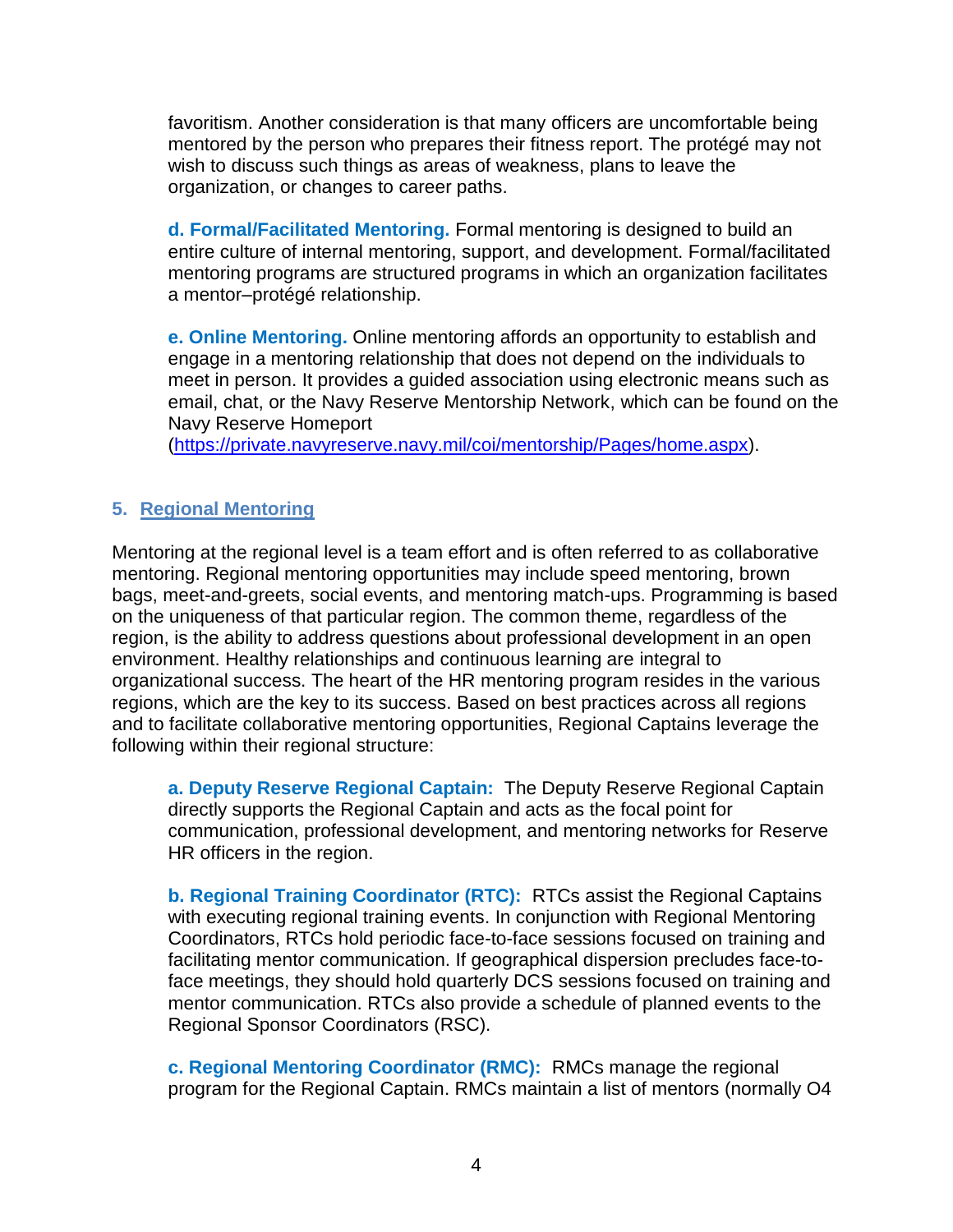and above), including matching information such as rank, component (AC, RC), CCA (Development, Management, Recruiting, Requirements), gender, and career history. RMCs also maintain an intake form to be provided to the RSC for forwarding to incoming officers. The RMC provides a list of mentors to the RSC, who forwards the list to an incoming officer upon notification of his or her transition into the region. This list assists incoming officers in selecting a mentor, if necessary.

**d. Regional Sponsor Coordinator (RSC):** To facilitate a culture of mentoring from the new officer's first day in the community, the RSC, in support of the Regional Captain, reaches out to the new HR officer. There should be a "warm hand-off" between the Detailer/Officer Community Manager (OCM) and the region for Active Duty and Full-Time Support (FTS) officers. As it pertains to Selected Reserve (SELRES) officers, the hand-off is between the Navy Reserve Navy Recruiting Command (NR NRC) unit and the region. Once an officer selects orders to a particular region, the detailer sends contact information to the Regional Captain and the officer. The Regional Captain, via the RSC, then ensures that a sponsor is assigned to the new/incoming officer to answer any HR-related questions for him or her while transitioning.

## **5.1 Professional Development/Training Events**

The primary tool used by the HR Community for professional development and training is the "brown bag." These events are designed to pass information in a group setting with the opportunity for questions and exchange of ideas. They are either virtual or inperson meetings on a chosen topic that is important to the development of HR officers. Brown bags are coordinated by the individual Regional Captain/RTC, and topics vary based on the needs of the region. Active participation in the brown bags is a valuable way to stay in touch with fellow HR officers and to learn more about the community. Brown bags are held periodically (often monthly) in HR concentrated areas, usually during the lunch hour, hence the name. Presenting a topic at a brown bag is also a great way to hone public speaking skills and to educate peers about current or previous assignments. Panel discussions are beneficial mentoring opportunities that provide the ability to learn from multiple officers and gain diverse perspectives about professional and personal topics of interest in a collaborative setting.

## **5.2 Social Events/Meet-and-Greets**

Social events are organized in less formal settings that are not structured around a particular topic. Rather, they allow for individual discussion and esprit-de-corps. Some examples include events such as meet-and-greets and command parties. A common example of social events/meet and greets are "First Friday" gatherings at the base club or local establishment. In many instances, they correspond with the Reserve drill weekend to ensure that Reserve HR officers are able to attend.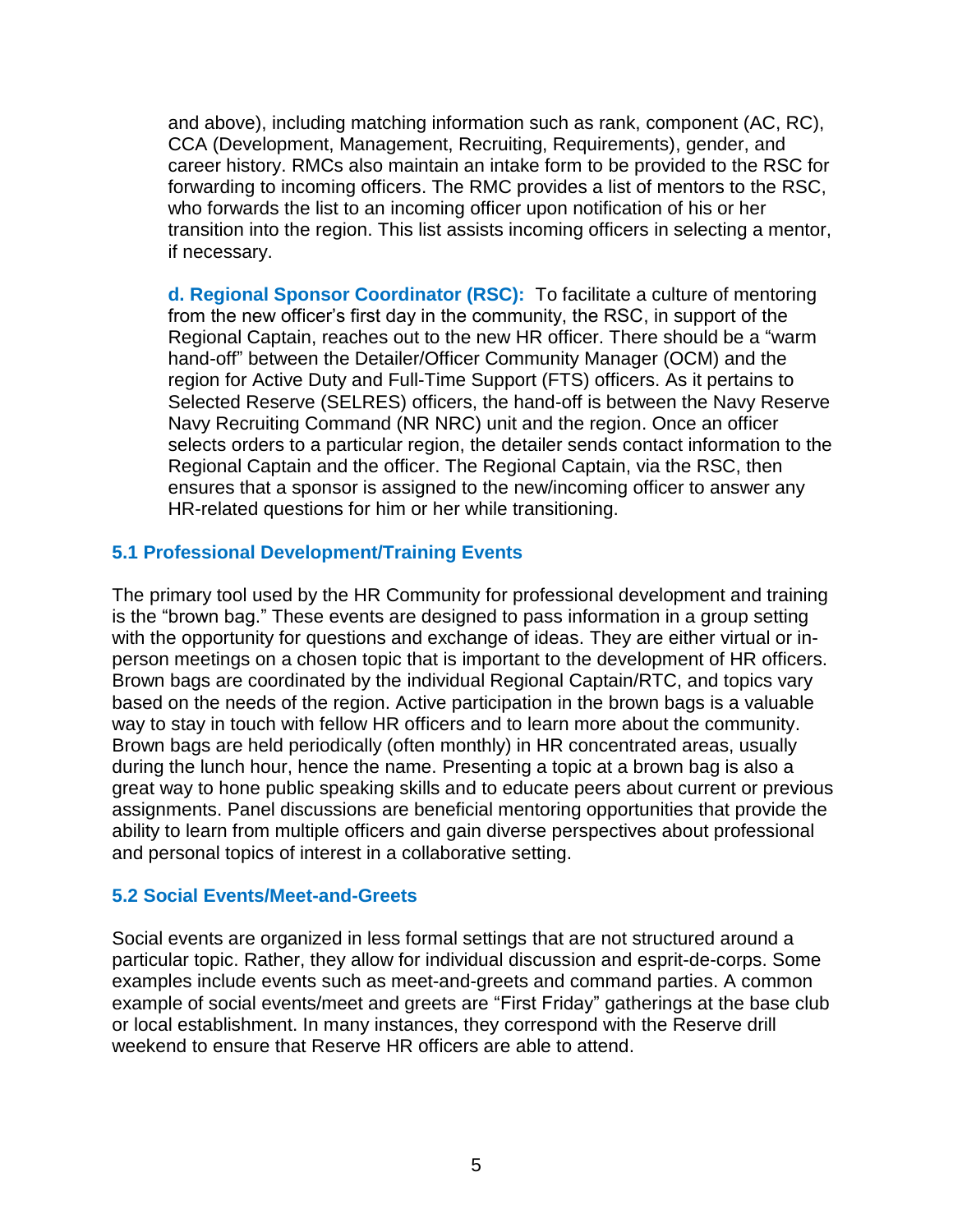## **5.3 Mentoring Match-Ups and Assignments**

Mentoring match-ups are networking and/or social events specifically designed to pair protégés with mentors.

Mentor assignments should result in effective and productive mentor-protégé relationships that benefit both members. New and junior HR officers are strongly encouraged to talk with their Regional Captain to obtain a mentor who will be able to work with them through the initial steps of becoming a successful HR officer and the eventual Command PQS process (see Section 9).

## **5.4 Professional Organizations/Affinity Groups**

Professional organizations, like the Society for Human Resource Management (SHRM), and affinity groups like the National Naval Officers Association (NNOA), Association of Naval Services Officers (ANSO), and Sea Services Leadership Association (SSLA) connect mentors and protégés of similar interests, backgrounds, cultures, or fields to support each other personally and professionally. Professional organizations meet periodically to share best practices and to afford junior personnel access to senior members who have succeeded in their careers. These meetings provide exceptional forums for career development guidance on both an individual and group level. Membership and participation in these organizations, while voluntary, can further develop individuals personally and professionally.

## **5.5 Speed Mentoring**

Speed mentoring is an event designed to enable officers to meet many potential mentors in a short time to benefit from multiple perspectives, to network, and to possibly determine if a "fit" exists for a longer-term mentoring relationship. The format focuses on quick-hit information and time-efficient networking. The underlying premise is to provide a structured format and venue by which participants are exposed to multiple senior officers and potential mentors during a fast-paced and fun event.

## **5.6 Regional Captain Email Distribution List**

Regional Captains play a critical role in mentoring within their regions as they are integral to the flow of information. Much of this information is promulgated via email. As such, it is imperative to ensure that all HR officers, regardless of component, have their email address added to the regional distribution list.

## **6. Community Mentoring**

Community Mentoring encompasses the many ways that the community facilitates mentoring through the transfer of knowledge and sharing of information with all HR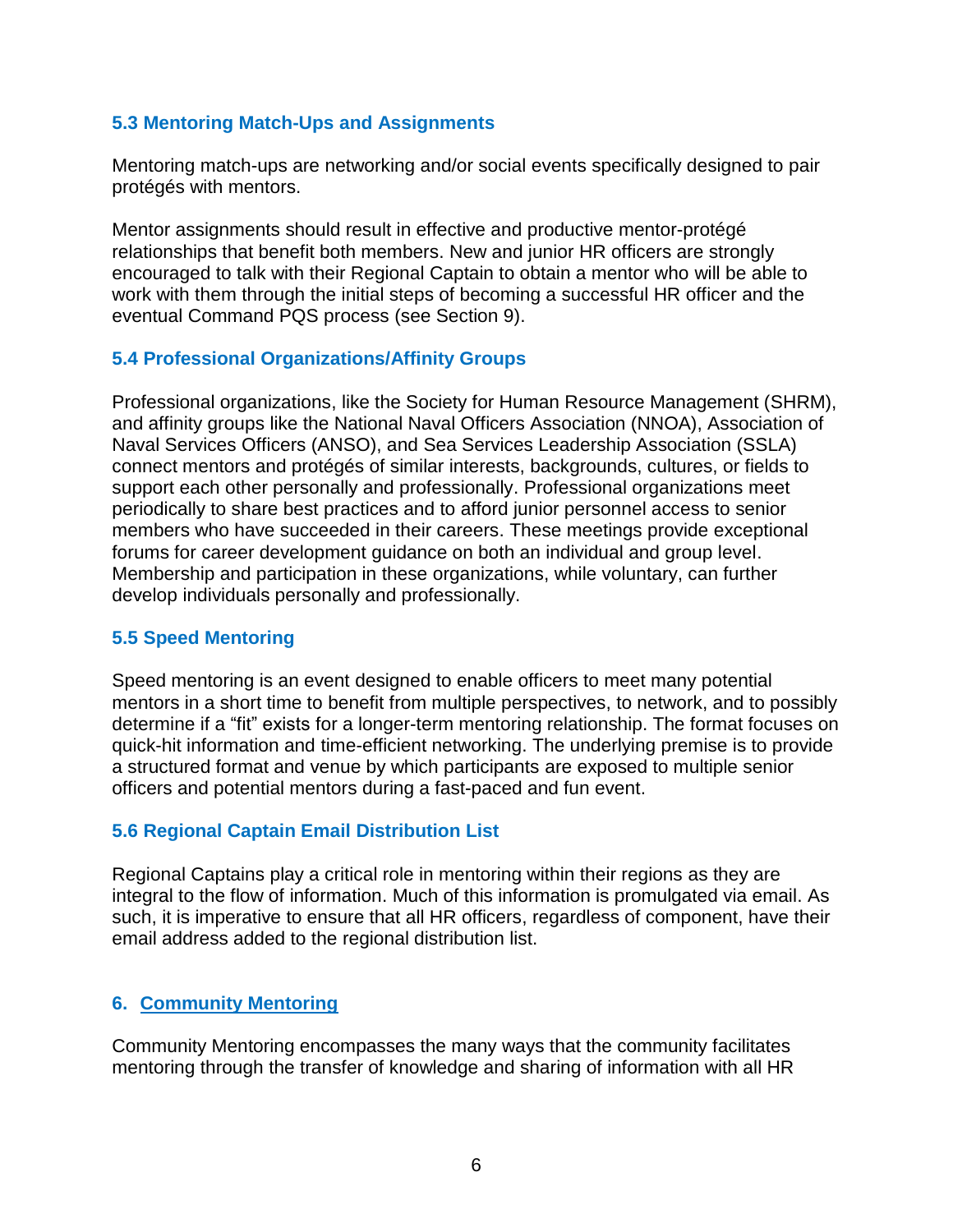officers**.** The following mentoring tools and resources serve to benefit the entire community.

## **6.1 HR Career Guide**

The HR Officer Career Guide was developed to assist officers with their career progression. It provides an overview of items considered important to professional development as an HR officer, including: Planning for a Successful Career; Training and Career Development; Managing your Record; and Selection Boards. A copy is provided to each new HR officer. The most current version can be found on the HR Community Portal and the HR Detailer website (see 6.8 and 6.9 for the links).

## **6.2 Regional Captain Updates**

Regional Captains are assigned for each Navy region to coordinate mentoring/professional development opportunities for HR officers assigned within their region. To maintain shared informational awareness, the community leader holds a conference call with the Executive Board (EB), representatives from all four Core Competency Area (CCA) Board of Directors (BOD), and all Regional Captains once a quarter. The HR Boards of Directors generally provide updates on strategy execution, status of ongoing projects, and other topical issues. Regional Captains also provide updates on their regions.

## **6.3 HR Center of Excellence (HRCOE)**

The Human Resources Center of Excellence (HRCOE) is located at the Naval Postgraduate School (NPS) and serves as a focal point for HR community continuum of learning. In support of this goal, HRCOE is responsible for the development and execution of programs that promote professional development for all Active Duty and Reserve HR officers, to include formal training for new and experienced HR officers. HRCOE also maintains and updates the HR Community Portal. HRCOE activities are aligned with the HR Community mission: Deliver HR expertise to define, recruit, develop, assign, and retain a highly skilled workforce for the Navy.

This site does not require CAC access and is accessed via the following address: <http://www.nps.edu/Academics/Schools/GSBPP/Academics/ProfDev/HRCOE/index.html>

## **6.4 Defense Collaboration Services (DCS) Webinars**

HRCOE and Regional Captains approve and provide professionally enhancing webinars on a variety of topics via DCS. Officers may view the webinars individually or as a Regional Mentoring opportunity. Additionally, OPNAV N14 (MPTE Executive Outreach, formerly N1Z4) normally provides and distributes, via the Regional Captains, a monthly list of free webinars offered by outside entities. These provide mentoring opportunities that may also count towards PHR/SPHR recertification.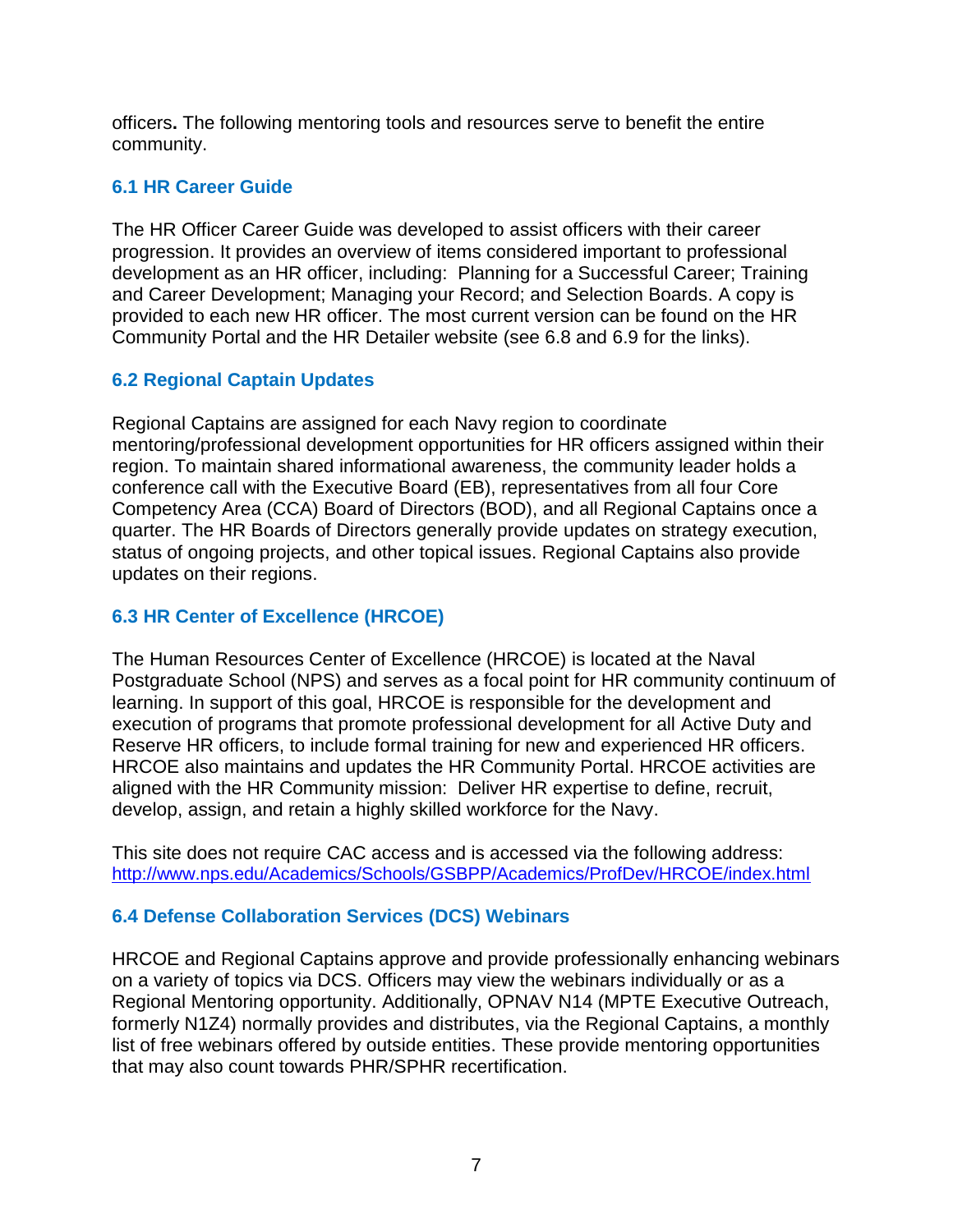#### **6.5 HR Beacon**

The HR Beacon is a monthly newsletter that highlights topics of interest to the HR Community. Topics of interest range from milestone billets and CCAs to HR strategic execution. The most recent HR Beacons are listed on the NPC HR website. A library of past Beacons is on the HR Community Portal on the HRCOE DoD Learn website (see 6.8 for the link).

#### **6.6 Facebook and LinkedIn**

The "Navy Total Force HR Community" on Facebook

[\(https://www.facebook.com/groups/NavyTFHR/\)](https://www.facebook.com/groups/NavyTFHR/) is a closed group to which only Navy HR officers (Active Duty, FTS, SELRES) have access. It serves as another information clearinghouse for Manpower, Personnel, Training, and Education (MPTE) information and a means to network with others in the community. Through this group, Navy HR officers are learning, solving problems, and talking about the hard issues the Navy faces.

Another potential opportunity for mentoring can be found with the "Navy Human Resources Alumni Association" on LinkedIn [\(https://www.linkedin.com/groups?home=&gid=3992985\)](https://www.linkedin.com/groups?home=&gid=3992985).

## **6.7 HR Community Onboarding Process**

Onboarding is defined as the process for acquiring, accommodating, assimilating, and accelerating new team members. The HR Community onboarding process facilitates new HR officers' smooth transition into the community and preparation for future assignments. The processes are slightly different depending on an officer's component and accession source, but the goals are the same. Appendix A provides details on the onboarding process for each potential component and accession source.

## **6.8 HR Community Portal and HRCOE DoD Learn Website**

The HR Community Portal resides on the HRCOE DoD Learn website and enables the entire community to post, communicate, and collaborate. It is accessed at [https://dodlearn.nps.edu.](https://dodlearn.nps.edu/) Only HR officers have access to this site and designation status is verified before access is granted. For access, contact [hrcoe@nps.edu.](mailto:hrcoe@nps.edu)

The most active portion of the HR Community Portal is the HR Community Portal Resources (Documents), which contains:

- professional development resources,
- learning-related materials,
- references, tools, templates; and
- weblinks.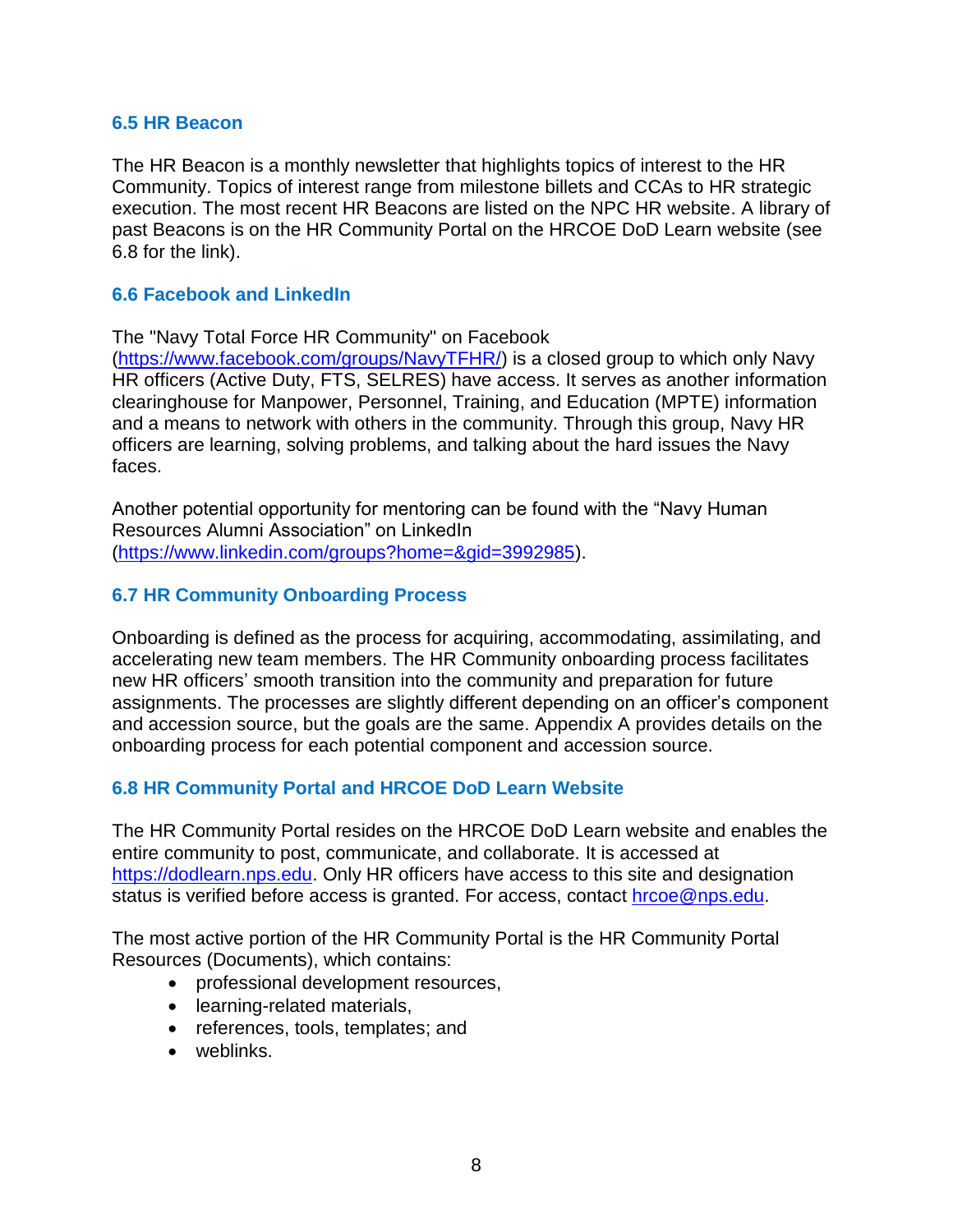It is also a place to locate fellow HR officers for collaboration and discussion. Officers will find:

- a directory of HR officers,
- an archive of previously published HR Beacons,
- manuals of interest from around the Fleet (including Joint references),
- community-related reading materials,
- learning modules stored in the repository,
- tools to support professional development, and
- application forms for learning events hosted by HRCOE.

# **6.9 HR Detailers and NPC HR Detailer Website**

In the process of assigning HR officers to billets, HR detailers regularly engage in mentoring opportunities. In this capacity, detailers enhance communication between officers and the region to which they will be assigned, including informing Regional Captains of the officers newly assigned to their region.

The HR Detailer page on the Navy Personnel Command (NPC) website provides information on HR career management and the HR Community. The website is maintained by community detailers and lists:

- Current HR Leadership including our HR Community Leader, Executive Board (EB) members, Board of Directors (BoD), Regional Captains,
- Community-specific documents, including the HR Strategic Plan and the HR Charter,
- Most current HR billet list which is a comprehensive snapshot of all HR billets,
- Information on milestone assignments, milestone billet descriptions and the screening/assignment process,
- Core Competency Area information,
- Promotion statistics, and
- Lateral transfer/redesignation specifics.

This site does not require CAC access and is accessed via the following address: [http://www.public.navy.mil/BUPERS-](http://www.public.navy.mil/BUPERS-NPC/OFFICER/DETAILING/RLSTAFFCORPS/HR/Pages/default.aspx)[NPC/OFFICER/DETAILING/RLSTAFFCORPS/HR/Pages/default.aspx](http://www.public.navy.mil/BUPERS-NPC/OFFICER/DETAILING/RLSTAFFCORPS/HR/Pages/default.aspx)

# **7. General Mentoring "Rules Of Engagement"**

It is important for both the mentor and protégé to establish the appropriate relationship by setting overall ground rules. This will assist both members in understanding expectations.

Both mentor and protégé should agree to a development plan with specific objectives using the Mentorship Agreement which can be used to formalize a one-on-one mentoring relationship.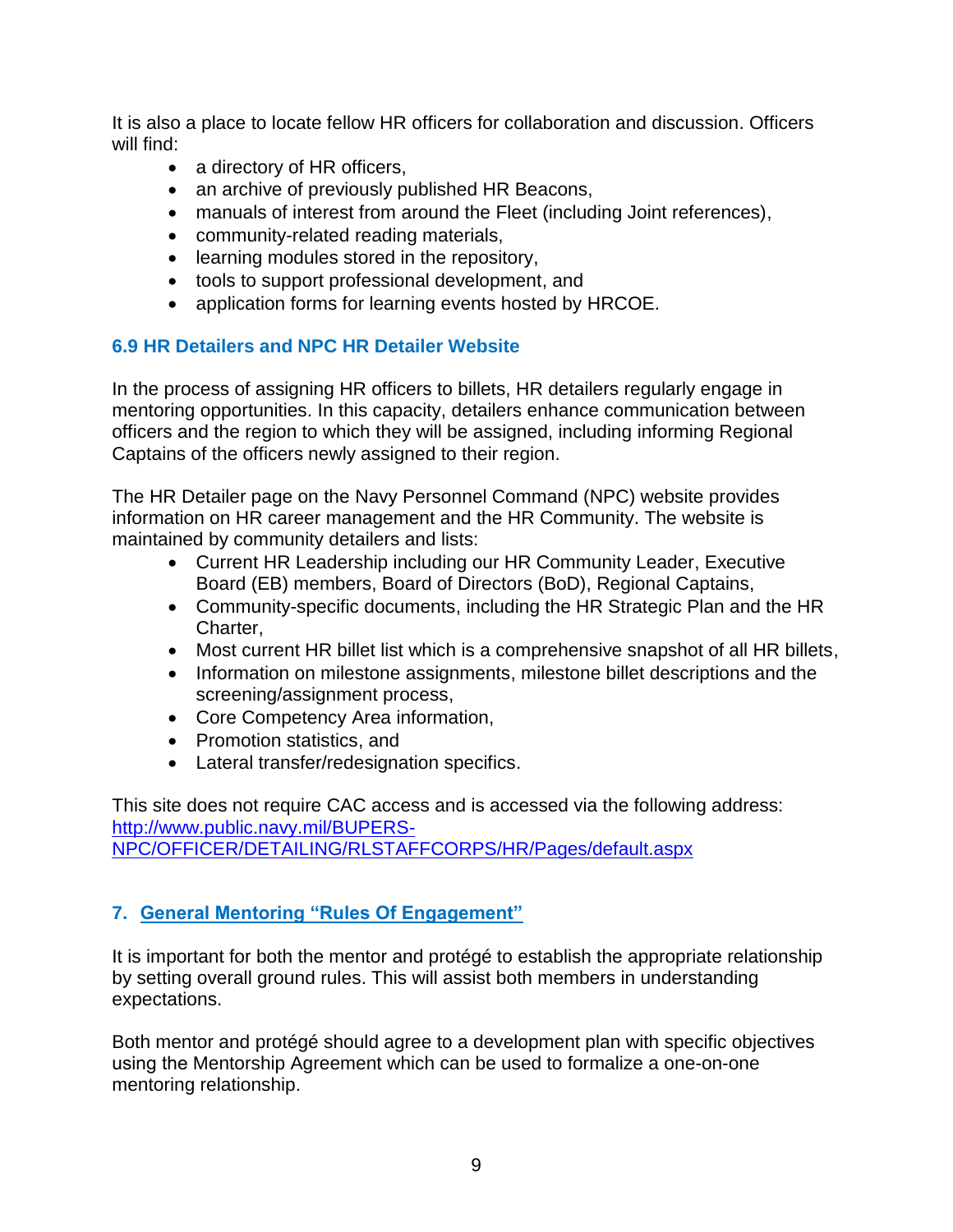Both members should agree to specific times/dates to meet. A Mentoring Action Plan (MAP) can be used to assist the mentor and protégé in mapping out short-term, longterm, and career goals of the relationship as well as activities, resources, and target dates.

It can be helpful to keep notes on each mentoring session. A Mentoring Session Log can be used to capture important topics discussed.

An effective mentor leads with questions. An HR Mentoring Questionnaire will assist mentors and protégés in getting started. These resource materials can be found on the HR Community Portal on the HRCOE DoD Learn website (see 6.8 for the link).

# **7.1 Mentoring Timeline**

There is no requirement about how often the mentor and protégé should communicate. However, the following is a suggested timeline and a list of possible topics to help begin the relationship:

The mentor should use initial contact to:

- Introduce himself/herself, personally and professionally.
- Define the roles and responsibilities of their current position.
- Set the method and frequency of future contacts.
- Request a draft MAP from the protégé for discussion at the next meeting. The format should include some method of tracking progress, reflecting achievement at various levels.

During the second meeting:

- Discuss what each member expects to gain from the mentoring relationship.
- Review the draft MAP and finalize specifics.

Following the second meeting:

- The protégé sends the agreed-upon final MAP to the mentor.
- The mentor reviews and engages with the protégé in at least one discussion about the plan.

Additional meetings should be conducted, as agreed upon, to accomplish goals, as defined by the MAP.

# **7.2 DOs and DON'Ts of Mentoring**

When mentoring, the following actions should be considered:

- DO use whatever means available to make the mentoring relationship a positive and constructive one for both parties.
- DO provide feedback on the Mentoring Program and ideas to improve it.
- DO discuss problems, issues, and solutions to those problems.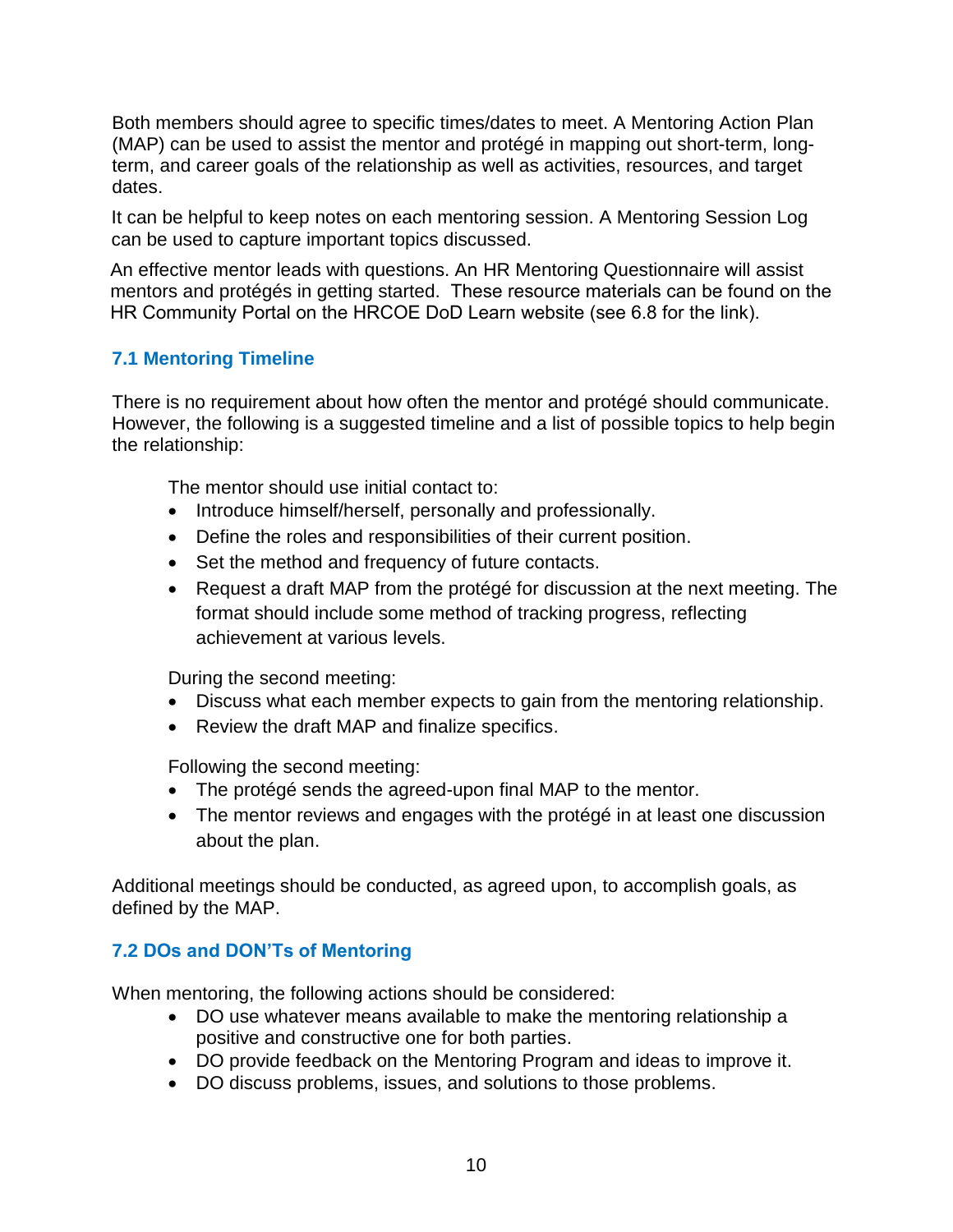- DO consider the NLDS personal development continuum, which includes professional reading, professional qualifications, and leader development outcomes by paygrade:
	- o O3 to O4: self-awareness tools such as the Myers-Briggs Type Indicator® (MBTI®) personality inventory,
	- $\circ$  O5 to O6: a 360 $^{\circ}$  evaluation and self-awareness tools, and
	- $\circ$  Flag Officers: a 360 $^{\circ}$  evaluation and Individual Development Plans (IDPs).
- DO make the most of this opportunity and enjoy the experience!
- DON'T abuse the professional nature of the relationship (e.g., expecting or providing special treatment in normal working relationships, using mentor's position to create non-merit advantages).
- DON'T create a negative base for the relationship (e.g., don't use as gripe sessions; don't talk down to protégé).

# **8. Establishing Career Goals**

Short- and long-term goals should be identified and reviewed periodically for adjustments. Goals should be limited from three to five and should be documented.

Establishing effective career goals involves the following steps:

- Establishing short- and long-range career goals
- Assessing strengths and weaknesses
- Recognizing career paths (i.e., determining paths to progression)
- Providing input on training and development options to achieve goals
- Providing lists of training references (tool kit), including web-based courses
- Listing what the individual wants to accomplish in the short-term and long term
- Ranking the priority of achieving goals
- Listing a deadline for achieving each goal
- Identifying specific variables that need to be tracked for changes and improvement

After completing the self-assessment, protégés should adjust their MAP, as needed, then take action to execute it.

# **9. Command Personnel Qualification Standard (PQS)**

The HR Command Qualification Program is designed to develop and qualify those individuals who possess the knowledge, skills, and abilities to assume active status HR command. The PQS is a compilation of the minimum knowledge set of standards and tasking that an individual must demonstrate in order to assume HR command.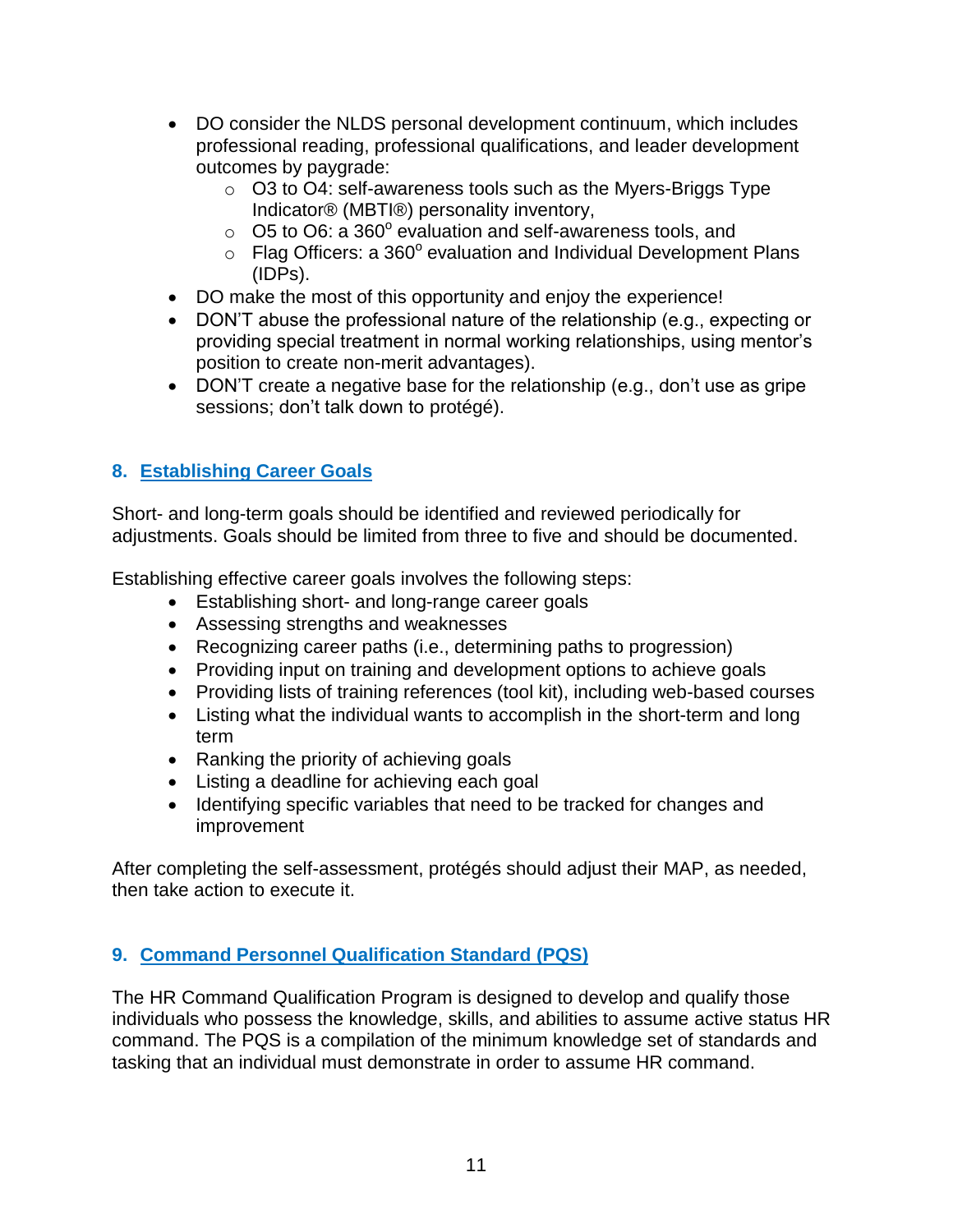The objective of these standards is to provide awareness into processes and topics necessary to meet mission requirements and handle the many challenges facing those in command. Experience has shown that technical acumen, while critical to success, is not singularly sufficient for a successful command tour. In addition to communityspecific qualifications, it is essential that every commanding officer (CO) be familiar with policy, procedures, and a variety of fundamental leadership tools in order to maintain mission readiness while successfully executing the command's current and future obligations.

Additionally, 10 USC 551 requires all COs and others in authority in the Naval service to show in themselves a good example of virtue, honor, patriotism, and subordination; to be vigilant in inspecting the conduct of all persons who are placed under their command; and to take all necessary and proper measures, under the laws, regulations, and customs of the Naval service, to promote and safeguard the morale, the physical well-being, and the general welfare of the officers and enlisted persons under their command or charge.

The Command PQS Mentor shall be an HR officer that has the requisite experience to prepare the candidate for the Command Qualification Oral Board (CQOB) and the responsibilities of being a CO. The Command PQS Mentor should be an officer who has served or is serving in a CO billet in the desired pay grade or higher, preferably greater than one year. Mentors will also provide guidance to protégés about local personnel who meet the qualifier criteria and verify all signatures on the PQS are from qualified personnel.

Exceptions: FTS officers desiring Navy Operational Support Center (NOSC) CO billets should complete the Navy Reserve Echelon IV/V Shore Command Qualification Program in lieu of the HR Command PQS, per COMNAVRESFORCOMINST 1412.1C.

SELRES officers aspiring to command must complete the Navy Reserve Augment Unit Commanding Officer and Officer-in-Charge (NRAU CO/OIC) PQS, pass the NRAU CO/OIC CQOB, and be awarded the 2N1 AQD in order to be eligible for NRAU CO/OIC billets via the APPLY Board, per COMNAVRESFORINST 1412.2. Since the HR Command PQS is an active status/commissioned unit requirement and does not encompass nor supersede NRAU CO/OIC requirements, SELRES HR officers do not have the option of completing the HR Command PQS in lieu of the NRAU CO/OIC PQS requirement. However, if they desire to expand their HR Community body of knowledge, they may do so, with the understanding that it will not fulfill the requirement for SELRES unit command. Only the NRAU CO/OIC PQS (NAVEDTRA 43202) is tailored to the type of leadership positions SELRES officers will likely assume and shall be prioritized by 1205 HR officers and their mentors.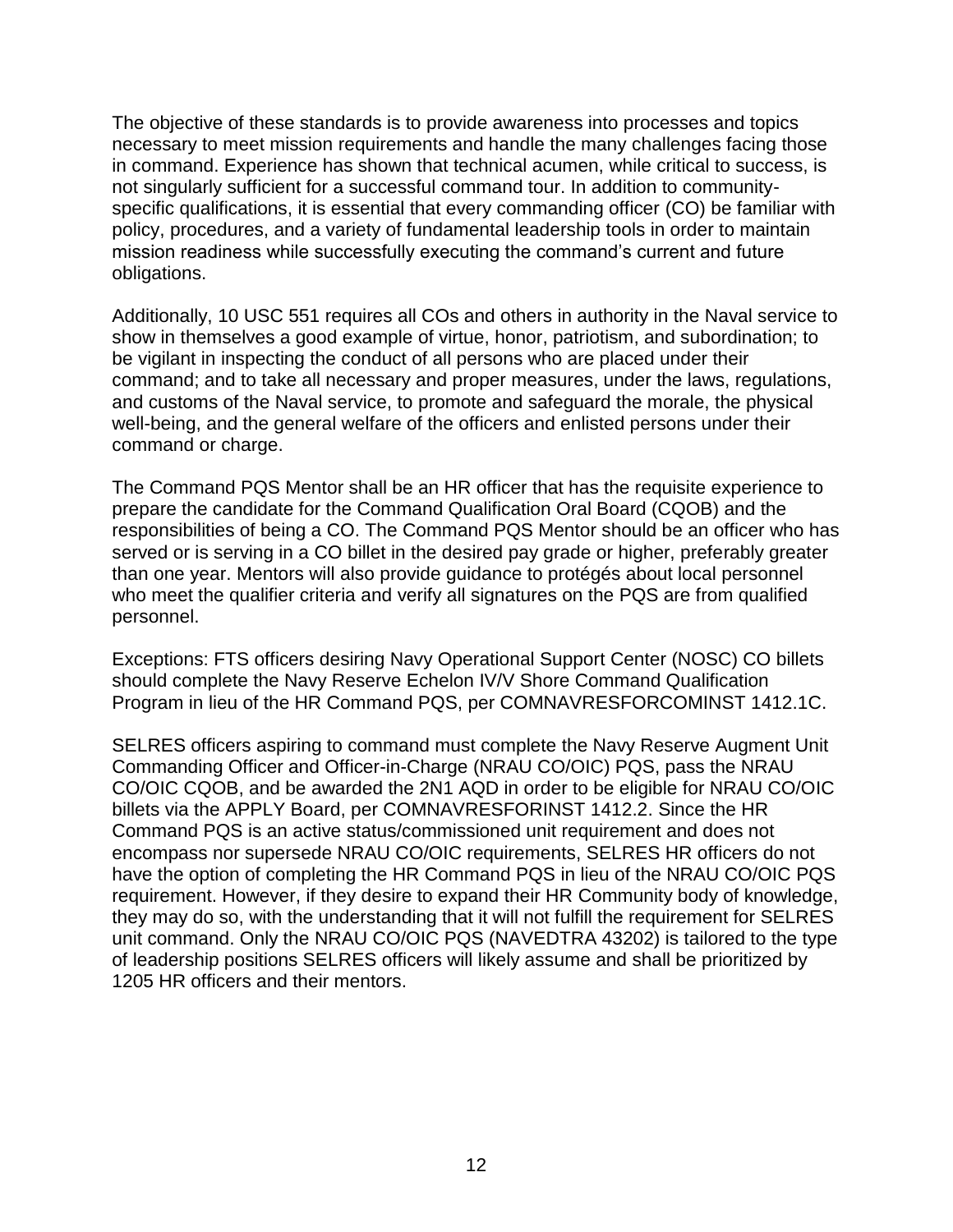## **10.Conclusion**

This guide has been developed to provide both the mentor and protégé information to assist in developing a desired mentoring relationship to enhance HR career progression. A protégé may be active or passive. That is, the member may respond to the mentor's support, or he/she may set the pace and prompt the mentor for results. Whether brief or sustained, active or passive, the success of each mentoring relationship is ultimately based on the commitment of the participants.

All in all, mentorship shouldn't be a complex process. It can basically be summed up by a few simple questions*: "Where are you? How far are you going? How will you get there?"*

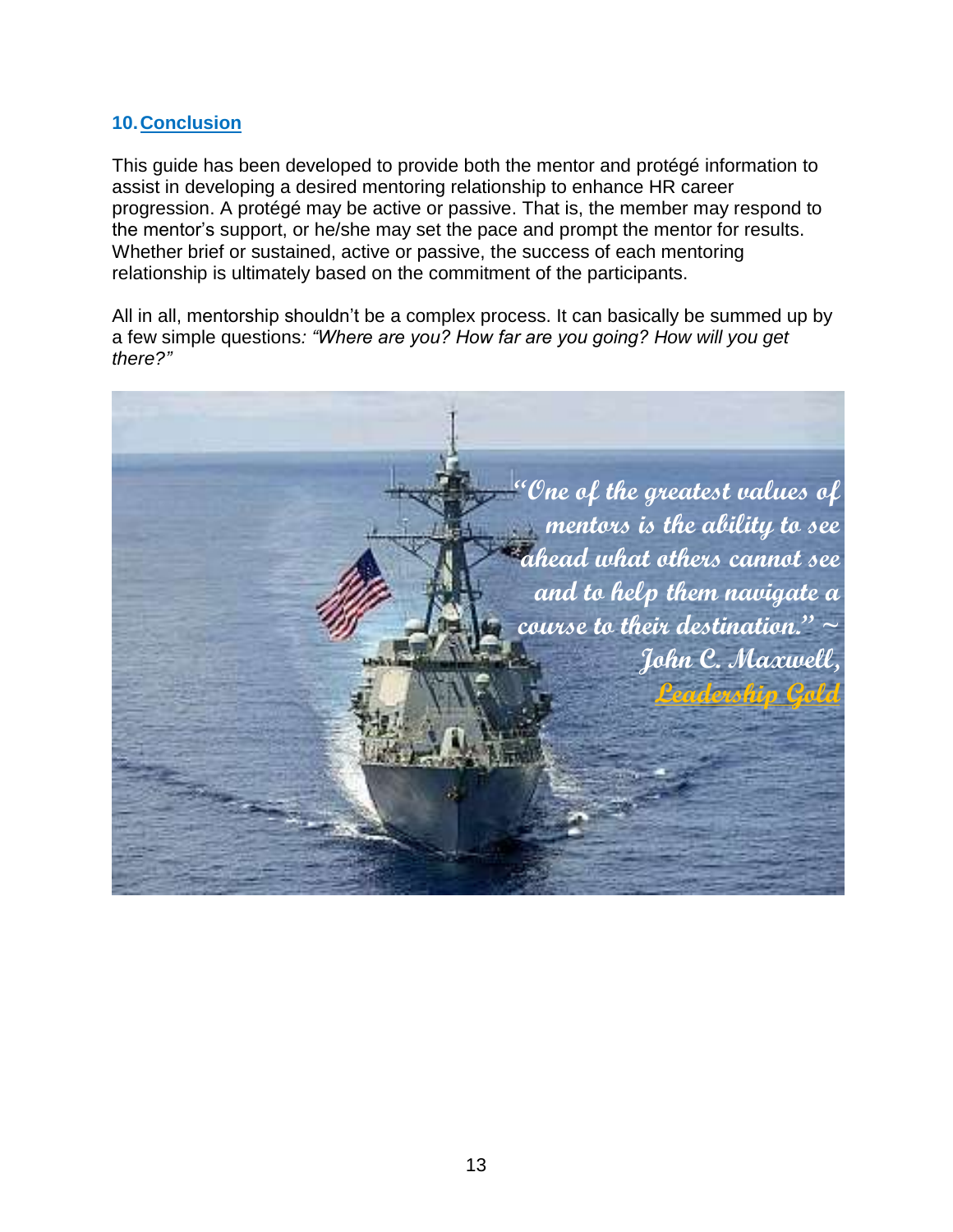# **Appendix A: Onboarding Processes Overview**

## **Active Component/FTS Process**

- Once accession board results (Probationary Officer Continuation Board, Lateral Transfer Board, etc.) are promulgated, the detailers initiate contact with the new HR officers and provide a Welcome Aboard package, including a welcome aboard letter from Community Leadership, the HR Career Guide, and other pertinent information.
- Detailers also provide member information to the Regional Captain.
- The Regional Sponsor Coordinator, via the Regional Captain, assigns an HR sponsor who reaches out to the member to introduce him/her to the region and ensure completion of the Mentoring Intake Form.
- The form is forwarded to the Regional Mentoring Coordinator who ensures that a mentor is assigned.
- The sponsor continues to be a source of information throughout the process. Meanwhile, the selectee works with the detailer for assignment and final redesignation. Once orders are set, the detailer communicates this information to the gaining region.
- The new HR officer signs up for the first available HR Introductory Course and transitions to his/her first HR assignment, having already been welcomed in to the community and the region.

# **SELRES Process**

- **For Direct Commission Officer (DCO) Officers:**
	- Once the results of SELRES HR DCOs are promulgated, they are also provided to the NR NRC HQ unit which assigns a sponsor from that unit.
	- The assigned sponsor makes contact with the member and provides a Welcome Aboard package, including a welcome aboard letter from Community Leadership, the HR Career Guide, and other pertinent information.
	- The sponsor also delineates the expectations for DCO Indoctrination Course (DCOIC) and HR Introductory Course (HRIC) completion.
	- Upon Reserve affiliation and assignment, the sponsor provides the DCO with the Regional Captain and Deputy Captain's information as well as the Mentoring Intake Form, to be used by the region to assign a mentor. The Regional Captain and Deputy Captain are copied on this communication.
	- The sponsor continues to maintain regular contact with the DCO to track DCOIC/HRIC completion.
	- The sponsor also follows up to ensure that the new DCO is plugged into the Regional Captain network and that a mentor is assigned. The sponsor continues to be an additional source of information for the new DCO.